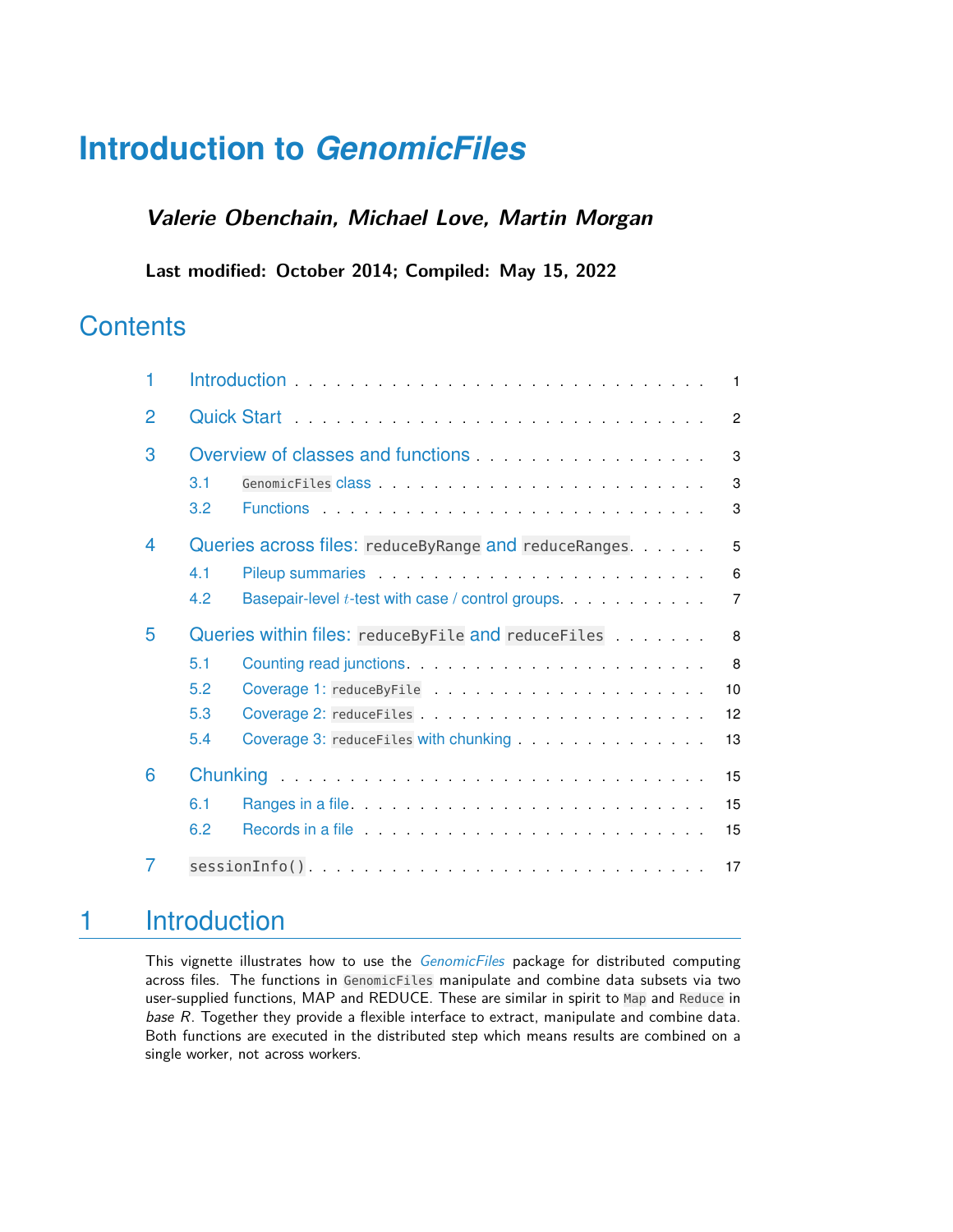We assume the reader has some previous experience with  $R$  and with basic manipulation of ranges objects such as GRanges and GAlignments and file classes such as BamFile and BigWigFile. See the vignettes and documentation in [GenomicRanges](http://bioconductor.org/packages/GenomicRanges), [GenomicAlignments](http://bioconductor.org/packages/GenomicAlignments), [Rsamtools](http://bioconductor.org/packages/Rsamtools) and [rtracklayer](http://bioconductor.org/packages/rtracklayer) for an introduction to these classes.

The GenomicFiles package is available at bioconductor.org and can be downloaded via Bioc Manager::install:

> if (!require("BiocManager"))

- + install.packages("BiocManager")
- <span id="page-1-0"></span>> BiocManager::install("GenomicFiles")

### 2 Quick Start

GenomicFiles offers functions for the parallel extraction and combination of data subsets. A user-defined MAP function extracts and manipulates data while an optional REDUCE function consolidates the output of MAP.

```
> library(GenomicFiles)
```
Ranges can be a GRanges, GRangesList or GenomicFiles class.

 $> q$ r <- GRanges("chr14", IRanges(c(19411500 + (1:5)\*20), width=10))

File are supplied as a character vector or list of \*File classes such as BamFile, BigWigFile etc.

```
> library(RNAseqData.HNRNPC.bam.chr14)
```

```
> fls <- RNAseqData.HNRNPC.bam.chr14_BAMFILES
```
The MAP function extracts and manipulates data subsets. Here we compute pileups for a given range and file.

```
> MAP <- function(range, file, ...) {
+ requireNamespace("Rsamtools")
+ Rsamtools::pileup(file, scanBamParam=Rsamtools::ScanBamParam(which=range))
+ }
```
reduceByFile sends each file to a worker where MAP is applied to each file / range combination. When summarize=TRUE the output is a SummarizedExperiment object.

```
> se <- reduceByFile(gr, fls, MAP, summarize=TRUE)
> se
class: RangedSummarizedExperiment
dim: 5 8
metadata(0):
assays(1): data
rownames: NULL
rowData names(0):
colnames(8): ERR127306 ERR127307 ... ERR127304 ERR127305
colData names(1): filePath
```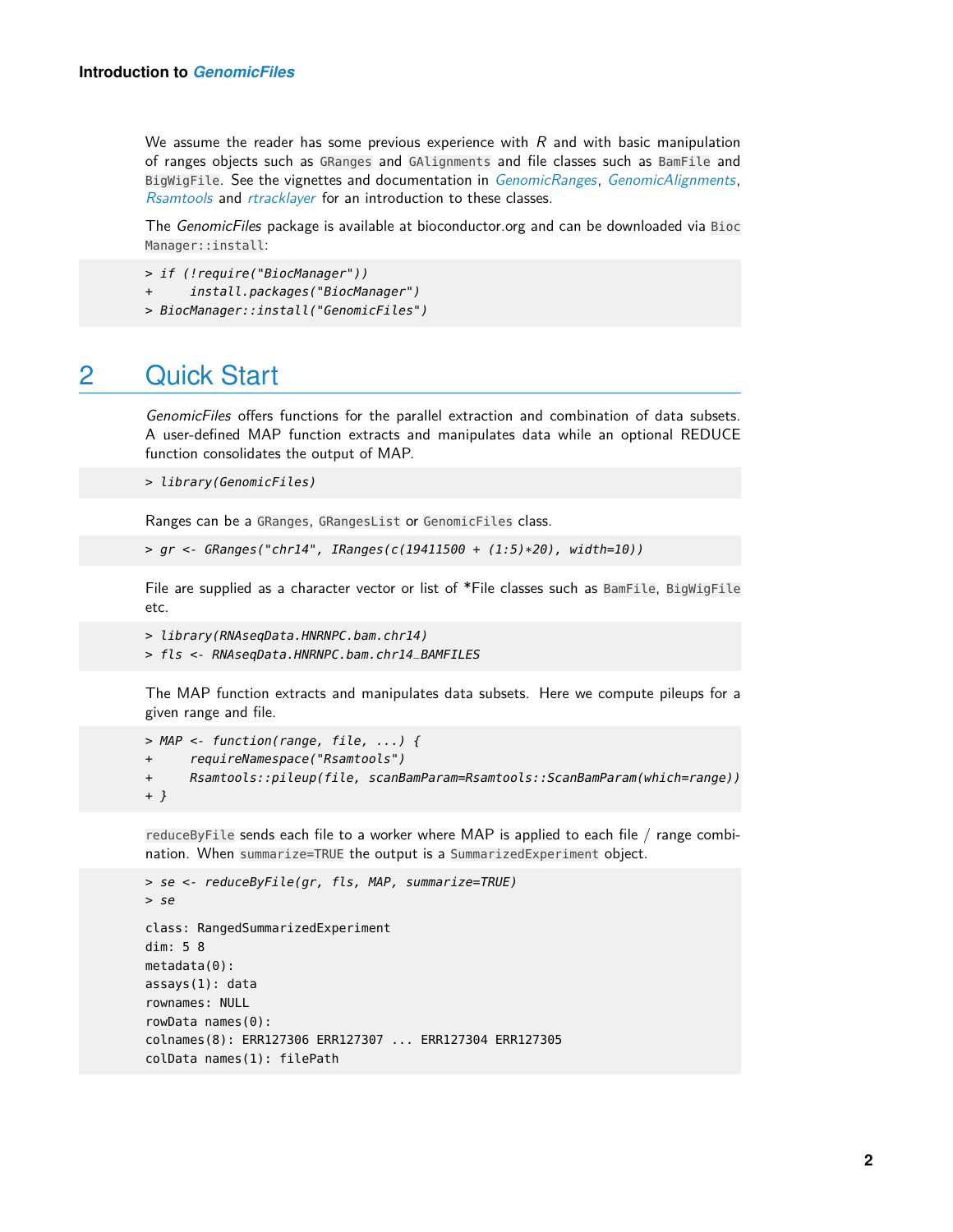Results are stored in the assays slot.

```
> dim(assays(se)$data) ## ranges x files
[1] 5 8
```
reduceByRange sends each range to a worker and extracts the same range from all files. Adding a reducer to this example combines the pileups from each range across files.

```
> REDUCE <- function(mapped, ...) {
+ cmb = do.call(rbind, mapped)
+ xtabs(count ~ pos + nucleotide, cmb)
+ }
> lst <- reduceByRange(gr, fls, MAP, REDUCE, iterate=FALSE)
```
The result is a list where each element is a summary table of counts for a single range across all 8 files.

```
> head(lst[[1]], 3)
```

```
\lt table of extent 0 \times 8 >
```
### 3 Overview of classes and functions

#### 3.1 GenomicFiles class

<span id="page-2-1"></span>The GenomicFiles class is a matrix-like container where rows represent ranges of interest and columns represent files. The object can be subset on files and / or ranges to perform different experimental runs. The class inherits from RangedSummarizedExperiment but does not (as of yet) make use of the elementMetadata and assays slots.

> GenomicFiles(gr, fls)

GenomicFiles object with 5 ranges and 8 files: files: ERR127306\_chr14.bam, ERR127307\_chr14.bam, ..., ERR127304\_chr14.bam, ERR127305\_chr14.bam detail: use files(), rowRanges(), colData(), ...

A GenomicFiles can be used as the ranges argument to the functions in this package. When summarize=TRUE, data from the common slots are transferred to the SummarizedExperiment result. NOTE: Results can only be put into a SummarizedExperiment when no reduction is performed because of the matching dimensions requirement (i.e., a REDUCE collapses the results in one dimension).

### 3.2 Functions

<span id="page-2-2"></span>Functions in GenomicFiles manipulate and combine data across or within files using the parallel infrastructure provided in BiocParallel. Files and ranges are sent to workers along with MAP and REDUCE functions. The MAP extracts and/or manipulates data and REDUCE consolidates the results from MAP. Both MAP and REDUCE are executed in the distributed step and therefore reduction occurs on data from the same worker, not across workers.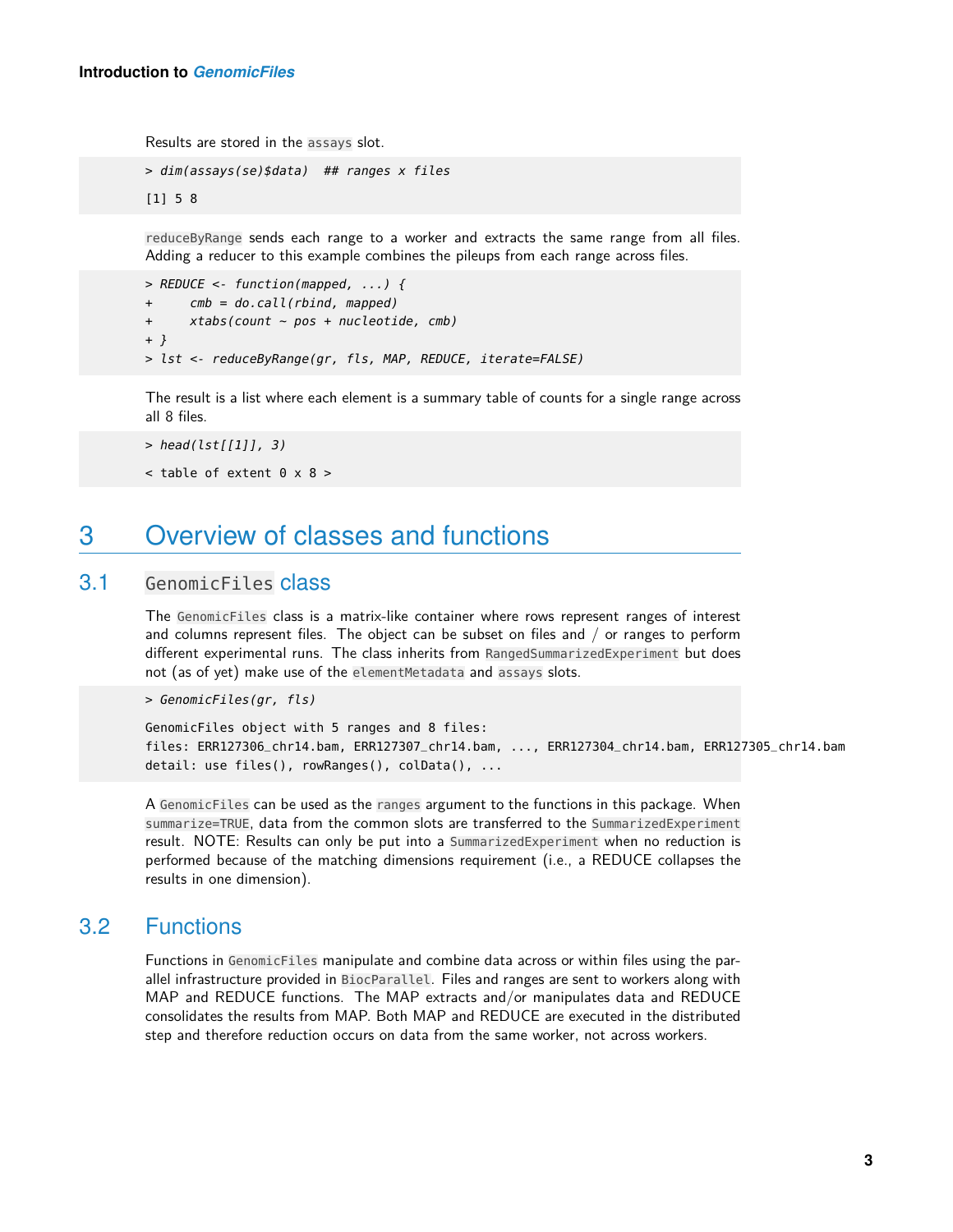The chart in Figure [1](#page-3-0) represents the division of labor in reduceByRange and reduceRanges with 3 files and 4 ranges. These functions split the problem by range which allows subsets (i.e., the same range) to be combined across different files. reduceByRange iterates through the files, invoking MAP and REDUCE for each range / file combination. This approach allows ranges extracted from the files to be kept separate or combined before the next call to MAP based on whether or not a REDUCE is supplied.

<span id="page-3-0"></span>reduceRanges applies MAP to each range / file combination and REDUCEs the output of all MAP calls. REDUCE usually plays a minor role by concatenating or unlisting results.



reduceByRange():

**Figure 1: Mechanics of reduceByRange and reduceRanges**

In contrast to the 'byRange' approach, reduceByFile and reduceFiles (Figure [2\)](#page-4-1) split the problem by file. Files are sent to different workers with the set of ranges allowing subsets (i.e., multiple ranges) from the same file to be combined. reduceByFile invokes MAP for each file / range combination allowing potential REDUCE after each MAP step.

reduceFiles applies MAP to each range / file combination and REDUCEs the output of all MAP calls. REDUCE usually plays a minor role by concatenating or unlisting results.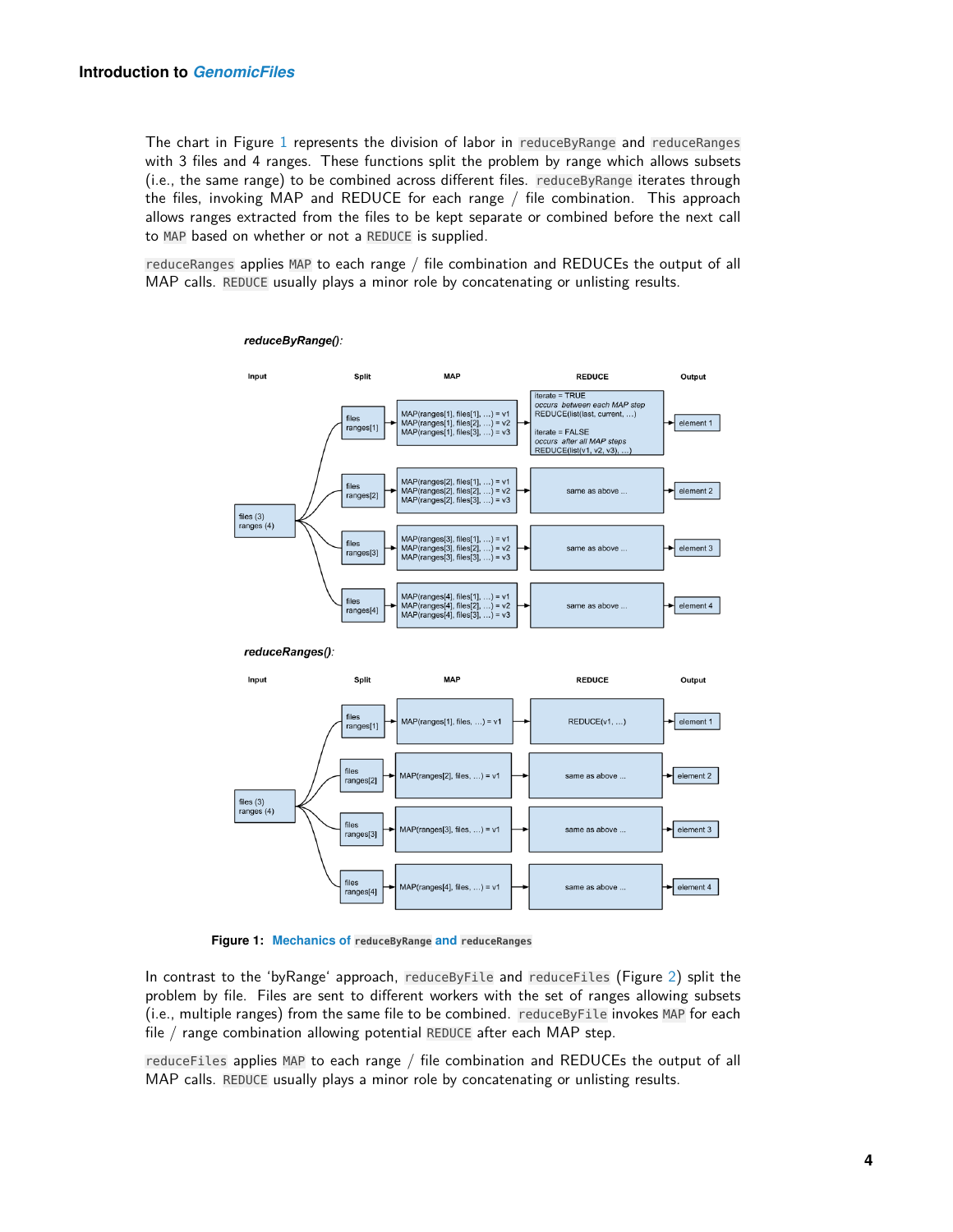#### reduceByFile():

<span id="page-4-1"></span>

**Figure 2: Mechanics of reduceByFile and reduceFiles**

## 4 Queries across files: reduceByRange and reduceRanges

<span id="page-4-0"></span>The reduceByRange and reduceRanges functions are designed for analyses that compare or combine data subsets across files. The first example in this section computes pileups on subsets from individual files then sums over all files. The second example computes coverage on a group of ranges for each file then performs a basepair-level  $t$ -test across files. The  $t$ -test example also demonstrates how to use a blocking factor to differentiate files by experimental group (e.g., case vs control).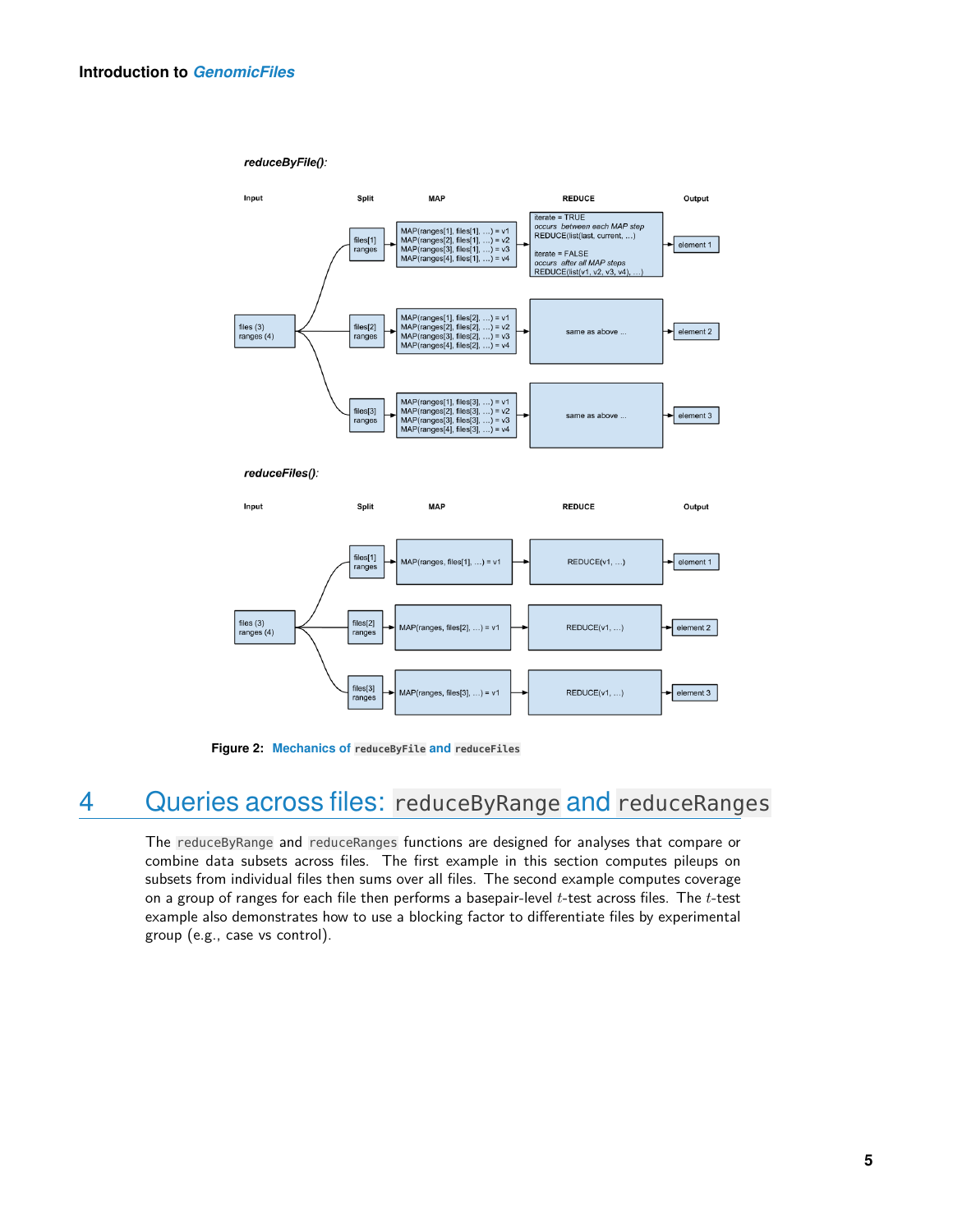### 4.1 Pileup summaries

<span id="page-5-0"></span>In this example nucleotide counts (pileups) are computed for the same ranges in each file (MAP step). Pileups are then summed by position resulting in a single table for each range across all files (REDUCE step).

Create a GRanges with regions of interest:

```
> gr <- GRanges("chr14", IRanges(c(19411677, 19659063, 105421963,
                105613740), width=20))
```
The bam2R function from the deepSNV package is used to compute the statistics. The MAP invokes bam2R and retains only the nucleotide counts (see ?bam2R for other output fields). Counts from the reference strand are uppercase and counts from the complement are lowercase.

Because the bam2R function is not explicitly passed through the MAP, deepSNV must be loaded on each worker so the function can be found.

```
> MAP <- function(range, file, ...) {
+ requireNamespace("deepSNV")
+ ct = deepSNV::bam2R(file,
+ GenomeInfoDb::seqlevels(range),
+ GenomicRanges::start(range),
+ GenomicRanges::end(range), q=0)
+ ct[, c("A", "T", "C", "G", "a", "t", "c", "g")]
+ }
```
With no REDUCE function, the output is a list the same length as the number of ranges where each list element is the length of the number of files.

```
pile1 <- reduceByRange(gr, fls, MAP)
> length(pile1)
[1] 4
> elementNROWS(pile1)
[1] 8 8 8 8
```
Next add a REDUCE to sum the counts by position.

```
> REDUCE <- function(mapped, ...)
+ Reduce("+", mapped)
```
The output is again a list with the same length as the number of ranges but the element lengths have been reduced to 1.

```
> pile2 <- reduceByRange(gr, fls, MAP, REDUCE)
> length(pile2)
[1] 4
> elementNROWS(pile2)
[1] 20 20 20 20
```
Each element is a matrix of counts (position by nucleotide) for a single range summed over all files.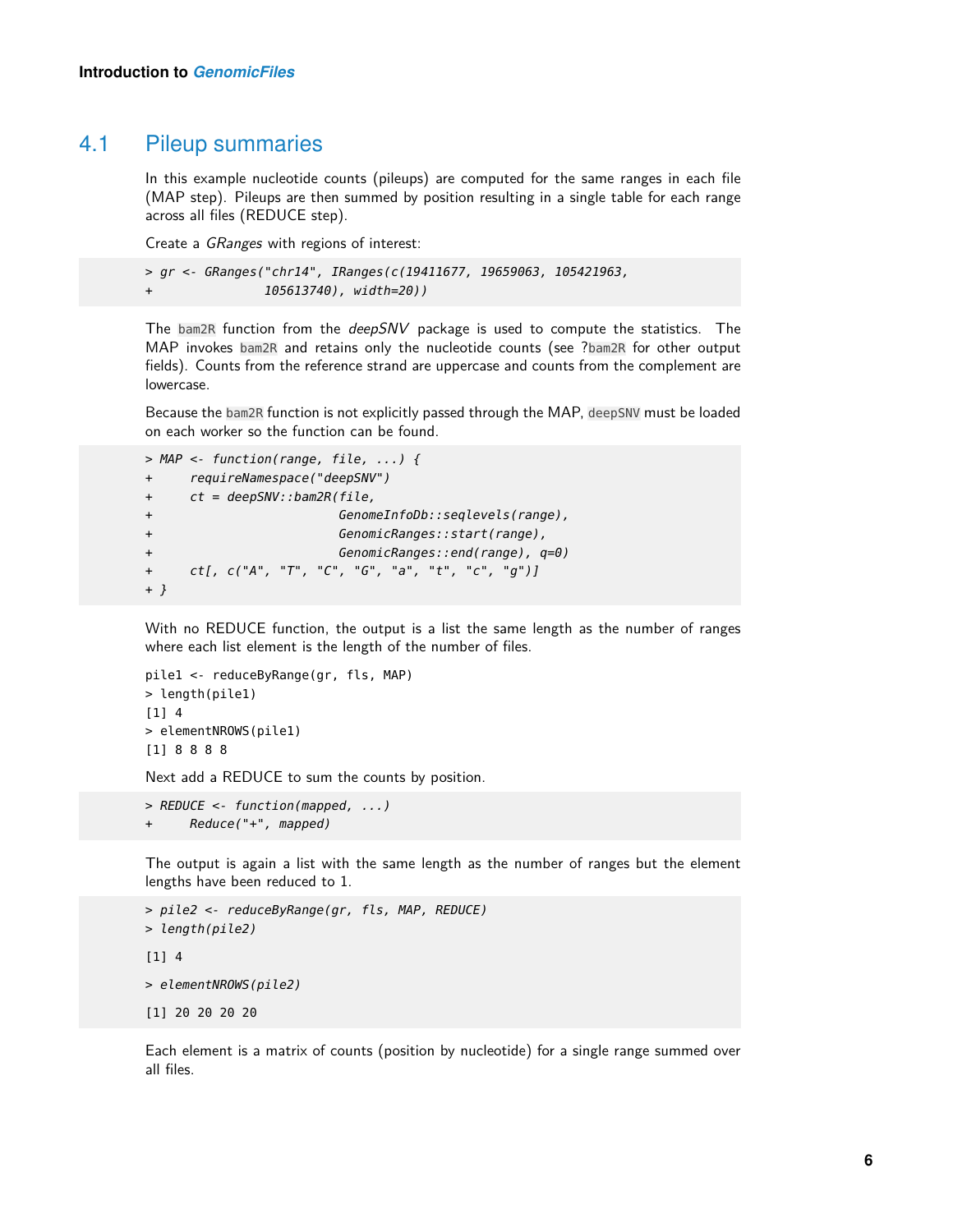```
> head(pile2[[1]])
```
A T C G a t c g [1,] 15 0 0 0 43 0 0 0 [2,] 17 0 0 0 43 0 0 0 [3,] 16 0 0 0 42 0 0 0 [4,] 0 0 0 16 0 0 0 42 [5,] 0 0 20 0 0 0 40 0 [6,] 19 0 0 0 39 0 0 0

#### 4.2 Basepair-level  $t$ -test with case / control groups

<span id="page-6-0"></span>In this example coverage is computed for a region of interest in multiple files. A grouping variable that defines case  $/$  control status is passed as an extra argument to reduceByRange and used in the reduction step to perform the  $t$ -test.

Define ranges of interest,

```
> roi <- GRanges("chr14", IRanges(c(19411677, 19659063, 105421963,
+ 105613740), width=20))
```
and assign the case, control grouping of files. (Grouping is arbitrary in this example.)

```
> grp <- factor(rep(c("A","B"), each=length(fls)/2))
```
The MAP reads in alignments from each BAM file and computes coverage. Coverage is coerced from an RleList to numeric vector for later use in the t-test.

```
> MAP <- function(range, file, ...) {
+ requireNamespace("GenomicAlignments")
+ param <- Rsamtools::ScanBamParam(which=range)
+ as.numeric(unlist(
+ GenomicAlignments::coverage(file, param=param)[range], use.names=FALSE))
+ }
```
REDUCE combines the coverage vectors into a matrix, identifies all-zero rows, and performs row-wise  $t$ -testing using the rowttests function from the  $gen$ efilter package. The index of which rows correspond to which basepair of the original range is stored as a column offset.

```
> REDUCE <- function(mapped, ..., grp) {
+ mat = simplify2array(mapped)
+ idx = which(rowSums(mat) != 0)
+ df = genefilter::rowttests(mat[idx,], grp)
+ cbind(offset = idx - 1, df)
+ }
```
The file grouping is passed as an extra argument to reduceByRange. iterate=FALSE postpones the reduction until coverage vectors for all files have been computed. This delay is necessary because REDUCE uses the file grouping factor to perform the t-test and relies on the coverage vectors for all files to be present.

> ttest <- reduceByRange(roi, fls, MAP, REDUCE, iterate=FALSE, grp=grp)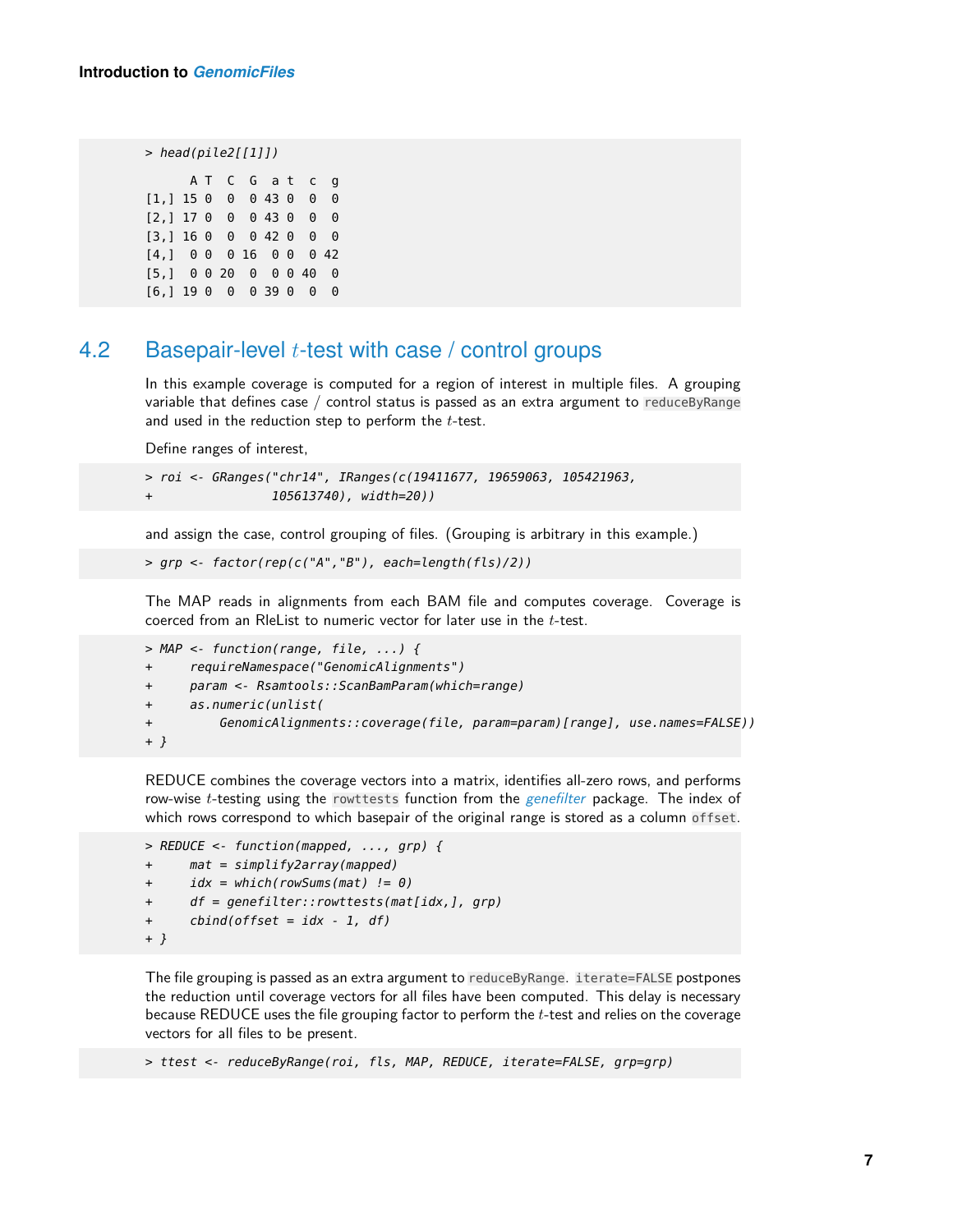The result is a list of summary tables of basepair-level  $t$ -test statistics for each range across all files.

> head(ttest[[1]], 3) offset statistic dm p.value 1 0 1.1489125 2.75 0.2943227 2 1 0.9761871 2.25 0.3666718 3 2 0.8320503 1.50 0.4372365

These tables can be added to the roi GRanges as a metadata column.

```
mcols(roi)$ttest <- ttest
> head(roi)
GRanges object with 4 ranges and 1 metadata column:
     seqnames ranges strand | ttest
       <Rle> <IRanges> <Rle> | <list>
 [1] chr14 [ 19411677, 19411696] * | ########
 [2] chr14 [ 19659063, 19659082] * | ########
 [3] chr14 [105421963, 105421982] * | ########
 [4] chr14 [105613740, 105613759] * | ########
 -------
 seqinfo: 1 sequence from an unspecified genome; no seqlengths
```
### <span id="page-7-0"></span>5 Queries within files: reduceByFile and reduceFiles

reduceByFile and reduceFiles compare or combine data subsets within files. reduceByFile allows for more fine-tuned manipulation over the subset for each range / file combination. If differentiating between ranges is not important, reduceFiles can be used to treat the ranges as a group.

In this section read junctions are counted for individual subsets within a file then combined based on user-defined selection criteria. Another example computes coverage over complete BAM files by streaming over a set of continuous ranges. The coverage example is performed with both reduceByFile and reduceFiles to demonstrate the passing ranges to MAP individually vs all at once. The last example uses a MAP function to chunk through subsets when the data are too large for available memory.

### 5.1 Counting read junctions

<span id="page-7-1"></span>This example highlights how reduceByFile allows detailed control over the combination of data subsets from distinct ranges within the same file.

Define ranges of interest.

> gr <- GRanges("chr14", IRanges(c(19100000, 106000000), width=1e7))

The MAP produces a table of junction counts (i.e., 'N' operations in the CIGAR) for each range.

```
> MAP <- function(range, file, ...) {
+ requireNamespace("GenomicAlignments") ## for readGAlignments()
+ ## ScanBamParam()
+ param = Rsamtools::ScanBamParam(which=range)
```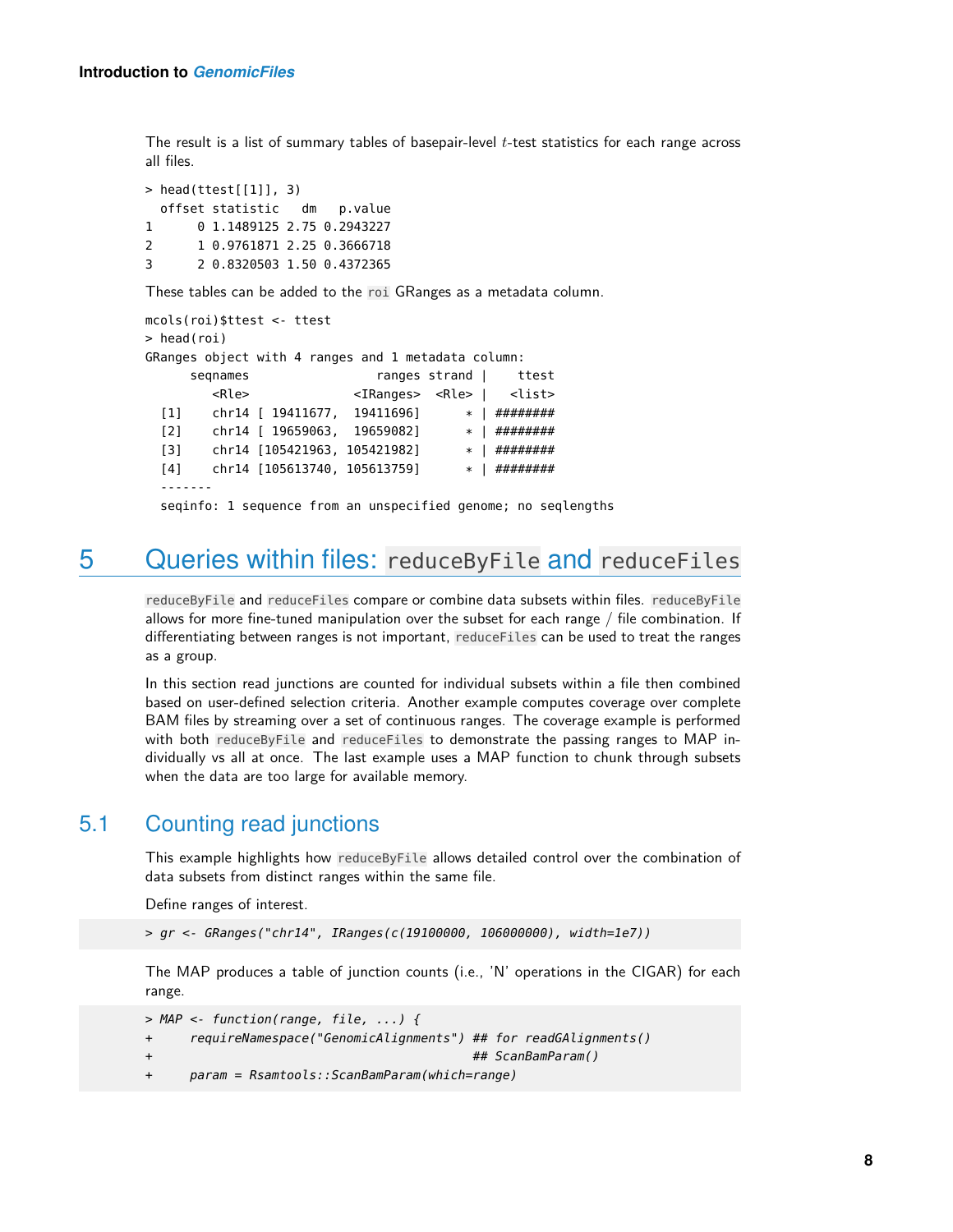```
+ gal = GenomicAlignments::readGAlignments(file, param=param)
+ table(GenomicAlignments::njunc(gal))
+ }
Create a GenomicFiles object.
> gf <- GenomicFiles(gr, fls)
> gf
```

```
GenomicFiles object with 2 ranges and 8 files:
files: ERR127306_chr14.bam, ERR127307_chr14.bam, ..., ERR127304_chr14.bam, ERR127305_chr14.bam
detail: use files(), rowRanges(), colData(), ...
```
The GenomicFiles object or any subset of the object can be used as the ranges argument to functions in GenomicFiles. Here the object is subset on 3 files and both ranges.

```
> counts1 <- reduceByFile(gf[,1:3], MAP=MAP)
> length(counts1) ## 3 files
[1] 3
> elementNROWS(counts1) ## 2 ranges
ERR127306 ERR127307 ERR127308
       2 2 2
```
Each list element has a table of counts for each range.

```
> counts1[[1]]
[1]]
    0 1 2
110630 33527 944
[[2]]
  0 1
2329 57
```
Add a reducer that combines counts for records in each range with exactly 1 junction.

```
> REDUCE <- function(mapped, ...)
+ sum(sapply(mapped, "[", "1"))
> reduceByFile(gr, fls, MAP, REDUCE)
$ERR127306
[1] 33584
$ERR127307
[1] 36388
$ERR127308
[1] 36710
```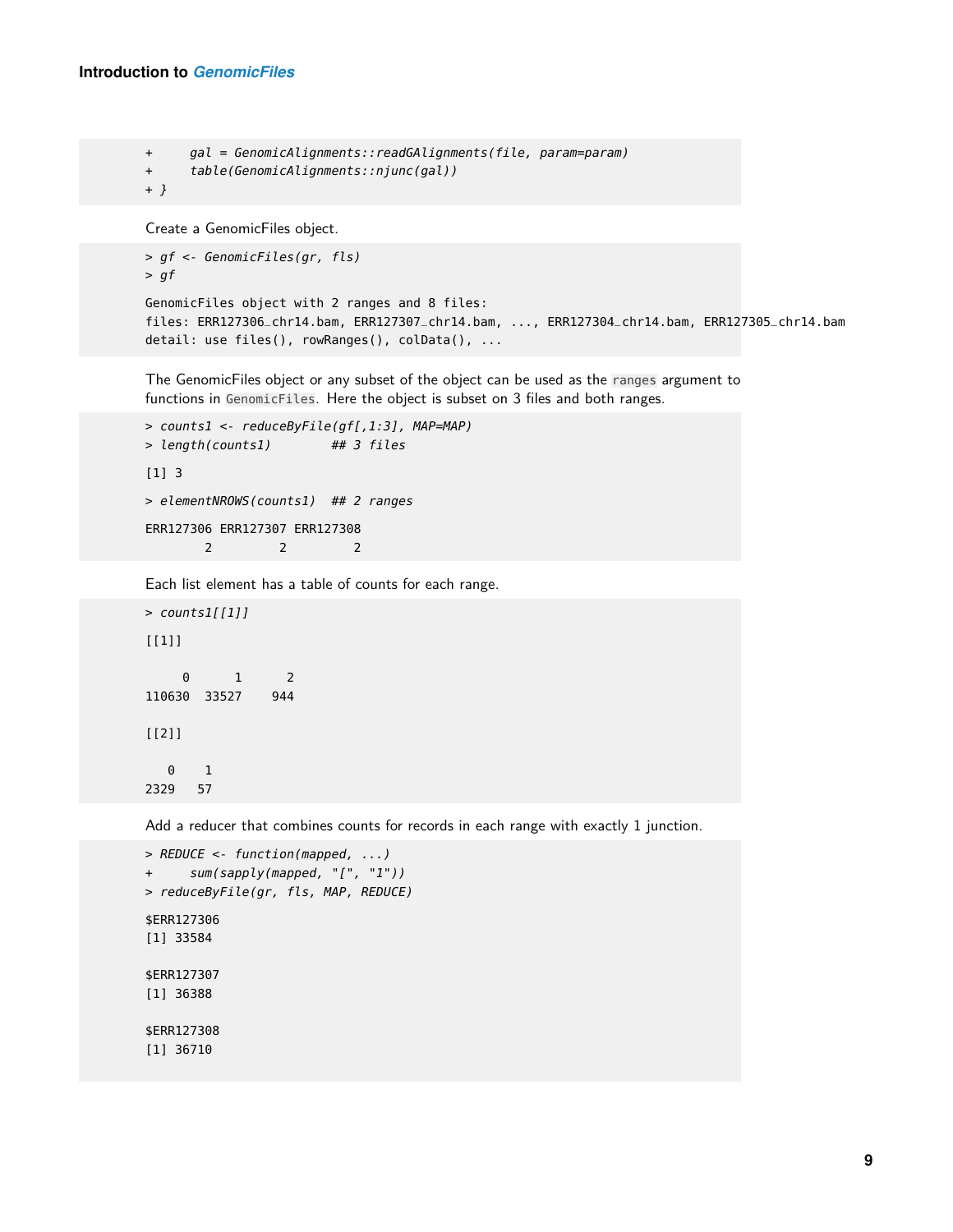#### **Introduction to** *[GenomicFiles](http://bioconductor.org/packages/GenomicFiles)*

\$ERR127309 [1] 32620 \$ERR127302 [1] 30348 \$ERR127303 [1] 31800 \$ERR127304 [1] 35358 \$ERR127305 [1] 35369

Next invoke reduceFiles with the same files and MAP function. reduceFiles treats all ranges as a group and counts junctions for all ranges simultaneously.

> counts2 <- reduceFiles(gf[,1:3], MAP=MAP)

In the reduceByFile example junctions were counted for each range individually which allowed us to see results for the individual ranges and combine them on the fly based on specific criteria. In contrast, reduceFiles counts junctions for all ranges simultaneously.

```
> ## reduceFiles returns counts for all ranges.
> counts2[[1]]
[[1]]
    0 1 2
112959 33584 944
> ## reduceByFile returns counts for each range separately.
> counts1[[1]]
[[1]]
    0 1 2
110630 33527 944
[[2]]
  0 1
2329 57
```
#### 5.2 Coverage 1: reduceByFile

<span id="page-9-0"></span>Files that are too large to fit in memory can be streamed over by creating 'tiles' or ranges that span the whole file. The tileGenome function creates a set of continuous ranges that span a given seqlength(s). The sample BAM files contain only chr14 so we extract the appropriate seqlength from the BAM files and use it in tileGenome. In this example we create 5 ranges but the optimal value for ntile will depend on the application and the size of the chromosome (or genome) to be tiled.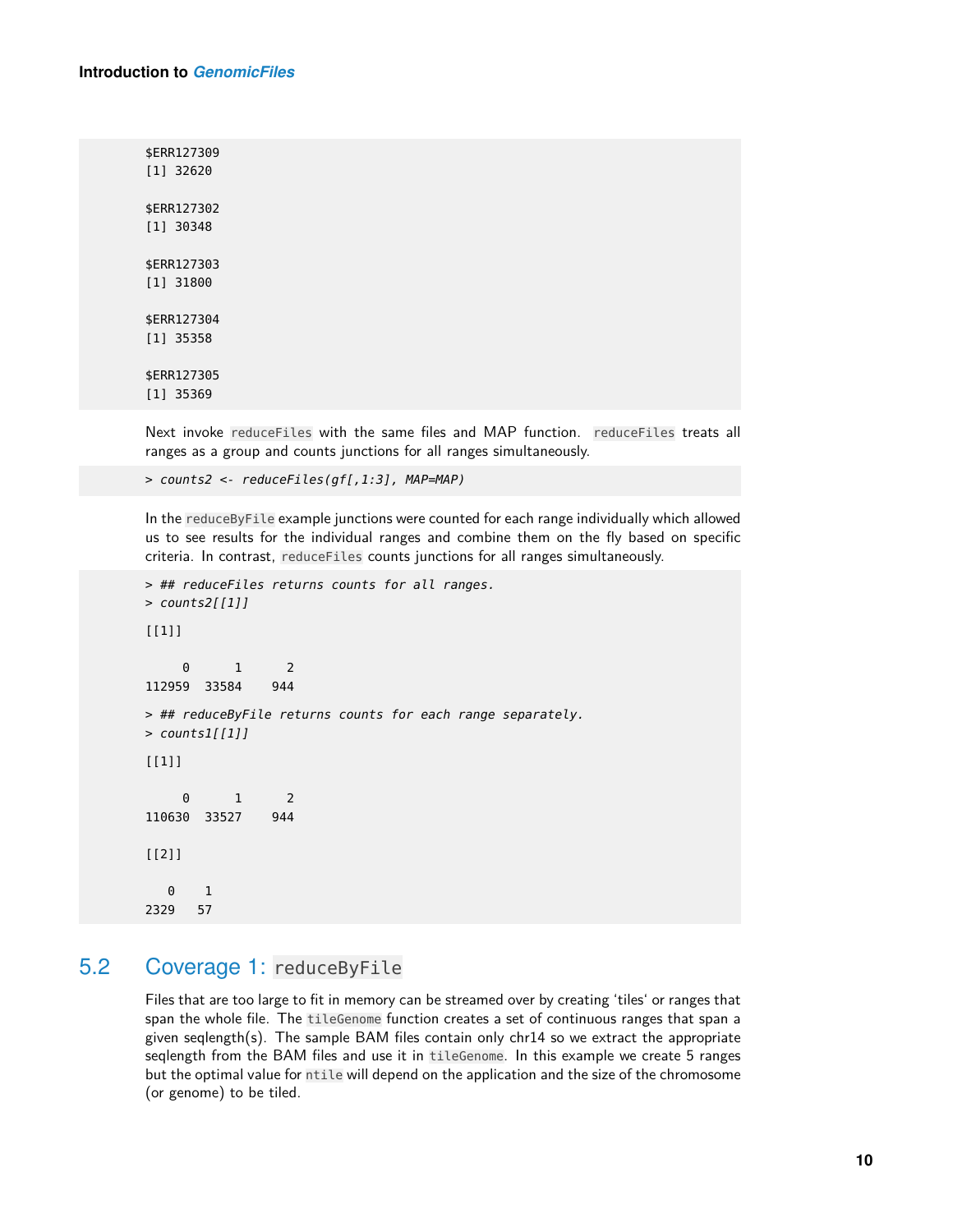```
> chr14_seqlen <- seqlengths(seqinfo(BamFileList(fls))["chr14"])
> tiles <- tileGenome(chr14_seqlen, ntile=5)
tiles is a GRangesList of length ntile with one range per element.
> tiles
GRangesList object of length 5:
[1]]
GRanges object with 1 range and 0 metadata columns:
     seqnames ranges strand
       <Rle> <IRanges> <Rle>
  [1] chr14 1-21469908 *
  -------
  seqinfo: 1 sequence from an unspecified genome
[[2]]
GRanges object with 1 range and 0 metadata columns:
     seqnames ranges strand
        <Rle> <IRanges> <Rle>
  [1] chr14 21469909-42939816
  -------
  seqinfo: 1 sequence from an unspecified genome
[[3]]
GRanges object with 1 range and 0 metadata columns:
     seqnames ranges strand
       <Rle> <IRanges> <Rle>
  [1] chr14 42939817-64409724 *
  -------
  seqinfo: 1 sequence from an unspecified genome
[[4]]
GRanges object with 1 range and 0 metadata columns:
     seqnames ranges strand
        <Rle> <IRanges> <Rle>
  [1] chr14 64409725-85879632 *
  -------
  seqinfo: 1 sequence from an unspecified genome
[[5]]
GRanges object with 1 range and 0 metadata columns:
     seqnames ranges strand
       <Rle> <IRanges> <Rle>
  [1] chr14 85879633-107349540 *
  -------
  seqinfo: 1 sequence from an unspecified genome
```
MAP computes coverage for each range. The sum of coverage across all positions is recorded along with the width of the range.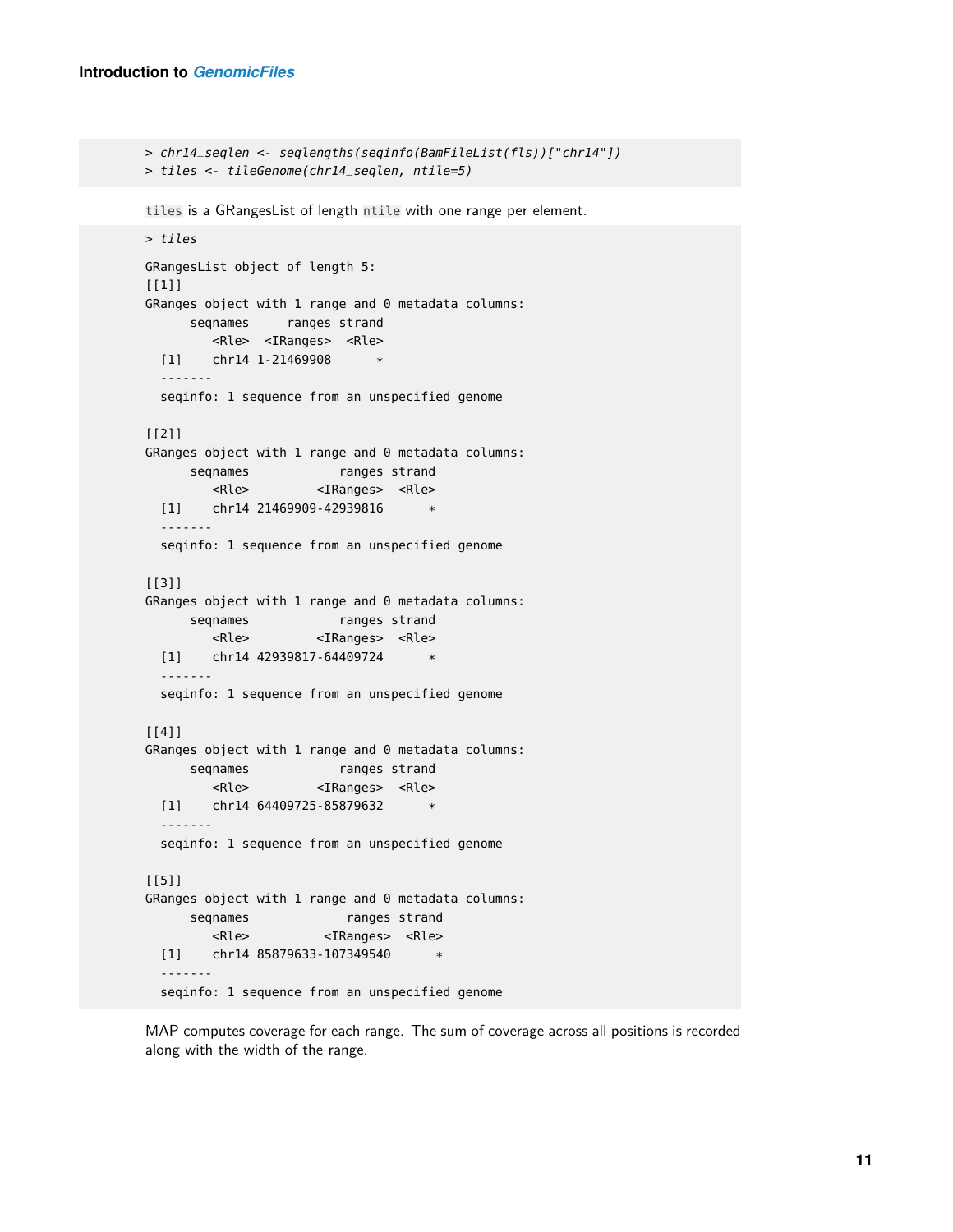```
> MAP = function(range, file, ...) {
+ requireNamespace("GenomicAlignments") ## for ScanBamParam() and coverage()
+ param = Rsamtools::ScanBamParam(which=range)
+ rle = GenomicAlignments::coverage(file, param=param)[range]
+ c(width = GenomicRanges::width(range),
+ sum = sum(S4Vectors::runLength(rle) * S4Vectors::runValue(rle)))
+ }
```
REDUCE sums the width and coverage for all ranges in 'tiles'.

```
> REDUCE = function(mapped, ...) {
+ Reduce(function(i, j) Map("+", i, j), mapped)
+ }
```
When iterate=TRUE REDUCE is applied after each MAP step. Iterating prevents the data from growing too large on the worker. The total width and coverage sum for all ranges are returned for each file.

```
> cvg1 <- reduceByFile(tiles, fls, MAP, REDUCE, iterate=TRUE)
```

```
> cvg1[1]
$ERR127306
$ERR127306$width
[1] 107349540
$ERR127306$sum.chr14
[1] 57633506
```
#### 5.3 Coverage 2: reduceFiles

<span id="page-11-0"></span>In the first coverage example we used reduceByFile to invoke MAP for each file / range combination. This approach is useful when analyses require data manipulation at the level of each file / range subset prior to reduction. For many applications, however, distinguishing between ranges is not important and the overhead of an lapply over all ranges may be costly.

An alternative is to use reduceFiles which passes all ranges as a single argument to MAP. The ranges can be used to create a 'param' or passed as an argument to another function that operates on multiple ranges at at time.

This MAP computes coverage on all ranges at once and returns an RleList.

```
> MAP = function(range, file, ...) {
+ requireNamespace("GenomicAlignments") ## for ScanBamParam() and coverage()
+ GenomicAlignments::coverage(
+ file,
+ param=Rsamtools::ScanBamParam(which=range))[range]
+ }
```
REDUCE extracts the RleList from 'mapped' and collapses the coverage. Note that reduction could have be done in the MAP step on the output of coverage. Because all ranges are passed as a single argument, MAP is only called once on each worker. Consequences of a single invocation are (1) reduction can be done at the end of the MAP or by REDUCE and (2) REDUCE cannot be applied iteratively (this requires more than a single output from MAP).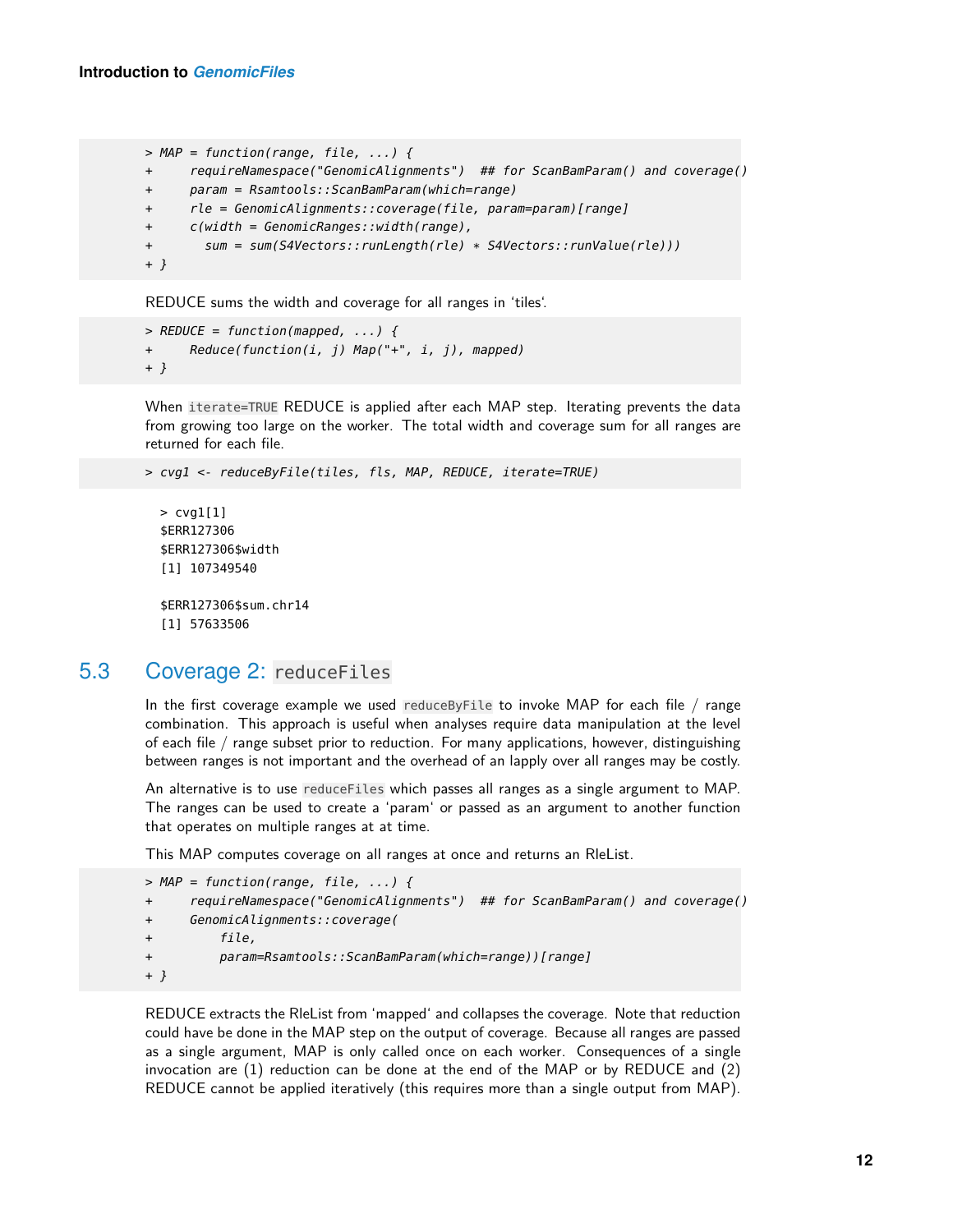> REDUCE = function(mapped, ...) { + sapply(mapped, Reduce, f = "+") + }

Recall 'tiles' is a GRangesList with one range per list element. We have no need for the grouping in this example so we pass 'tiles' as a GRanges.

```
> cvg2 <- reduceFiles(unlist(tiles), fls, MAP, REDUCE)
```
Output is a list of length 8 where each element is a single Rle of coverage for all ranges.

```
> cvg2[1]
$ERR127306
$ERR127306[[1]]
integer-Rle of length 21469908 with 489540 runs
 Lengths: 6818 9 8 1 1 2 2 ... 3 5 8 1 10 863
 Values : 0 22 23 19 17 18 17 ... 20 22 21 23 22 0
```
### 5.4 Coverage 3: reduceFiles with chunking

<span id="page-12-0"></span>Continuing with the same coverage example. Now let's assume the result from calling cov erage with all ranges in 'tiles' does not fit in available memory. We need a way to chunk through the ranges.

One option is to use reduceByFile to lapply through each range in 'tiles' individually and then apply a reducer as we did in the first coverage example. Because the 'tiles' GRangesList has only one range per list element this approach may be inefficient for a large number of ranges. To reduce the number of iterations in the lapply, the ranges in 'tiles' could be re-grouped into a GRangesList with more than one range per element.

Another approach is to write your own MAP function that chunks through the ranges. This has the advantage that, if resources are available, an additional level of parallel dispatch can be implemented.

MAP creates an index over the ranges which are passed to bplapply. The data are subset on each worker, coverage is computed and reduced for the ranges in the chunk.

```
> MAP = function(range, file, ...) {
+ requireNamespace("BiocParallel") ## for bplapply()
+ nranges = 2
+ idx = split(seq_along(range), ceiling(seq_along(range)/nranges))
+ BiocParallel::bplapply(idx,
+ function(i, range, file) {
+ requireNamespace("GenomicAlignments") ## ScanBamParam(), coverage()
+ chunk = range[i]
+ param = Rsamtools::ScanBamParam(which=chunk)
+ cvg = GenomicAlignments::coverage(file, param=param)[chunk]
+ Reduce("+", cvg) ## collapse coverage within chunks
+ }, range, file)
+ }
```
REDUCE extracts and collapses the RleList of coverage for all chunks.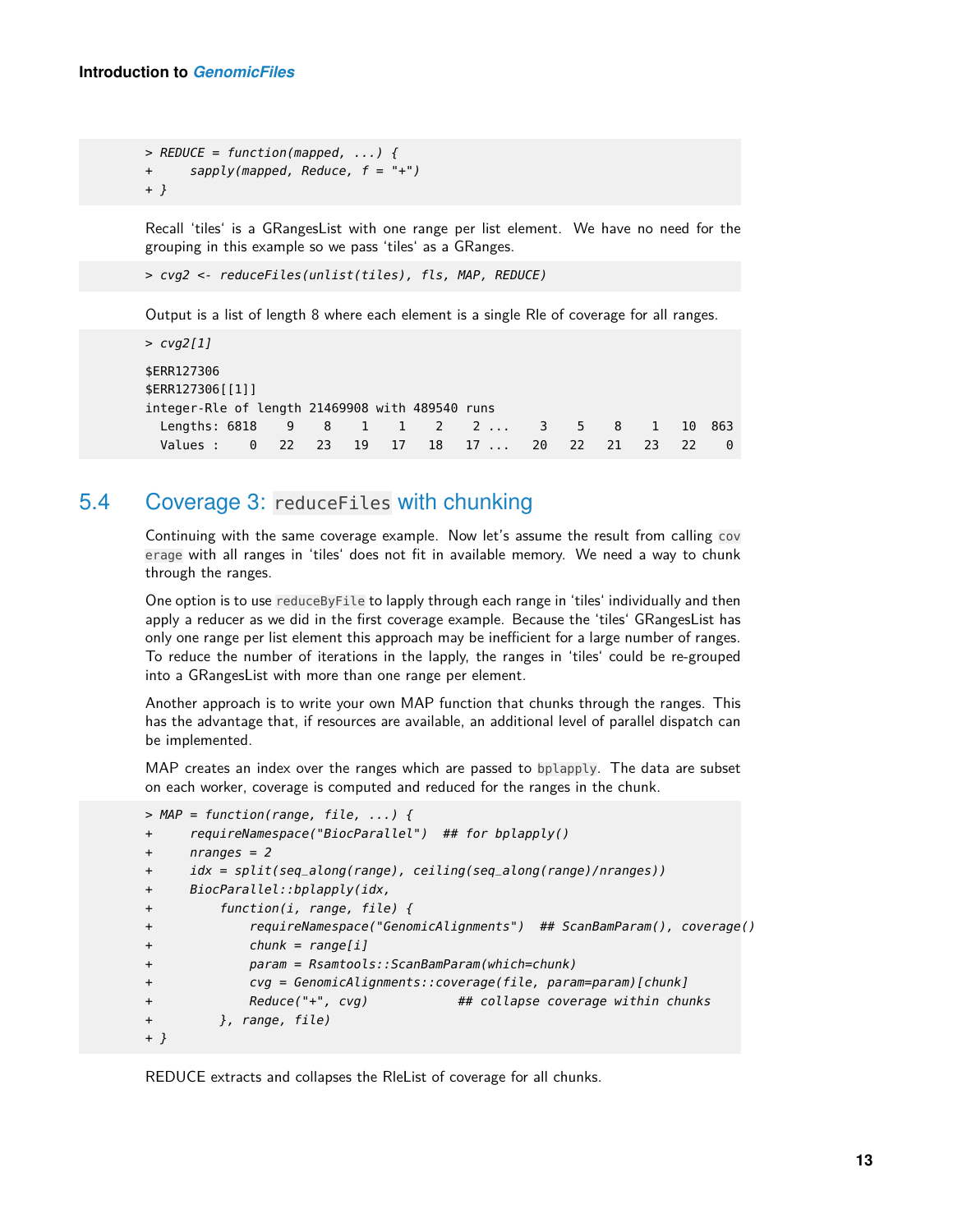> REDUCE = function(mapped, ...) { + sapply(mapped, Reduce, f = "+") + }

Again 'tiles' are passed as a GRanges so the chunking in MAP defines the groups, not the structure of the GRangesList. Output is a list of length 8 where each list element is a single Rle of coverage.

> cvg3 <- reduceFiles(unlist(tiles), fls, MAP, REDUCE)

```
> cvg3[1]
$ERR127306
$ERR127306[[1]]
integer-Rle of length 21469908 with 489540 runs
 Lengths: 6818 9 8 1 1 2 2 ... 3 5 8 1 10 863
 Values : 0 22 23 19 17 18 17 ... 20 22 21 23 22 0
```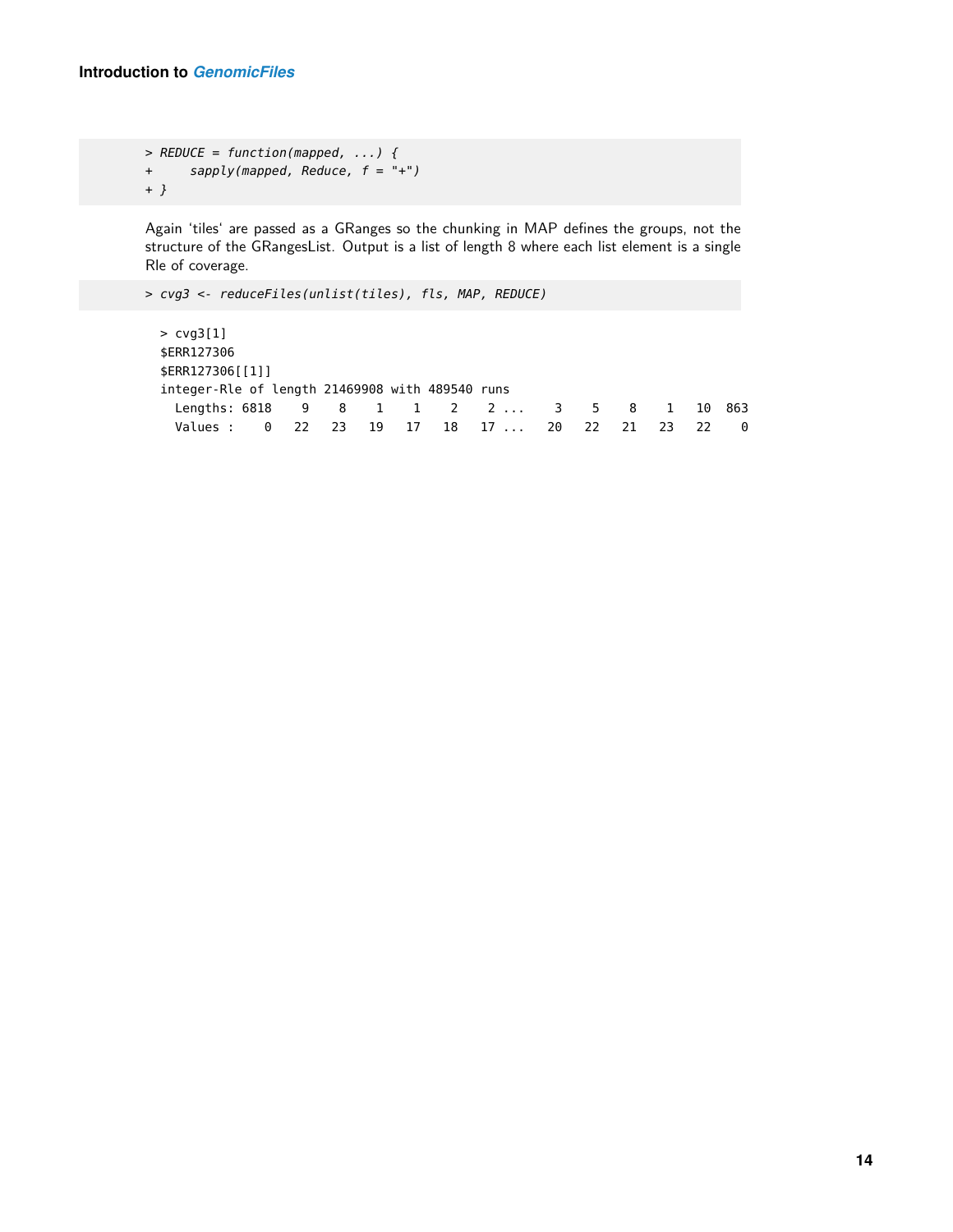### <span id="page-14-0"></span>6 Chunking

#### 6.1 Ranges in a file

<span id="page-14-1"></span>Both reduceByFile and reduceByRange process ranges one element at a time. When ranges is a GRanges the element is a single range and when it is a GRangesList the element can contain multiple ranges.

If the GRanges is very long (many ranges) working one range at a time can be inefficient. Splitting the GRanges into a GRangesList allows reduceByFile and reduceByRange to work on groups of ranges and will gain speed and efficiency in most applications. This approach works as long as the analysis does not depend on keeping the ranges separate (i.e., MAP and REDUCE can be written to operate on groups of ranges instead of a single range).

<span id="page-14-2"></span>For applications that combine data within a file, chunking can be done with reduceByFile and a GRangesList. Similarly, when chunking through ranges to combine data *across* files use reduceByRange with a GRangesList.

#### 6.2 Records in a file

reduceByYield iterates through records in a single file that would otherwise not fit in memory. It is similar to a one dimensional reduceByFile but the arguments and approach are slightly different.

Similar to other GenomicFiles functions, data are manipulated and reduced with MAP and REDUCE functions. What sets reduceByYield apart are the use of YIELD and DONE arguments. YIELD is a function that returns a chunk of data to work on and DONE is a function that defines a stopping criteria.

Records from a single file are read by readGAlignments and limited by the yieldSize set in the BamFile.

```
> library(GenomicAlignments)
> bf <- BamFile(fls[1], yieldSize=100000)
> YIELD <- function(x, ...) readGAlignments(x)
```
MAP counts overlaps between the reads and a GRanges of interest while REDUCE sums counts over the chunks.

```
> gr <- unlist(tiles, use.names=FALSE)
> MAP <- function(value, gr, ...) {
      + requireNamespace("GenomicRanges") ## for countOverlaps()
+ GenomicRanges::countOverlaps(gr, value)
+ }
> REDUCE \leq - +
```
When DONE evaluates to TRUE, iteration stops. 'value' is the object returned from calling YIELD on the BAM file. At the end of file the length of records will be 0 and DONE will evaluate to TRUE.

```
> DONE <- function(value) length(value) == 0L
```
The MAP step is run in parallel when parallel=TRUE. 'parallel' is currently implemented for Unix/Mac only so we use multicore workers.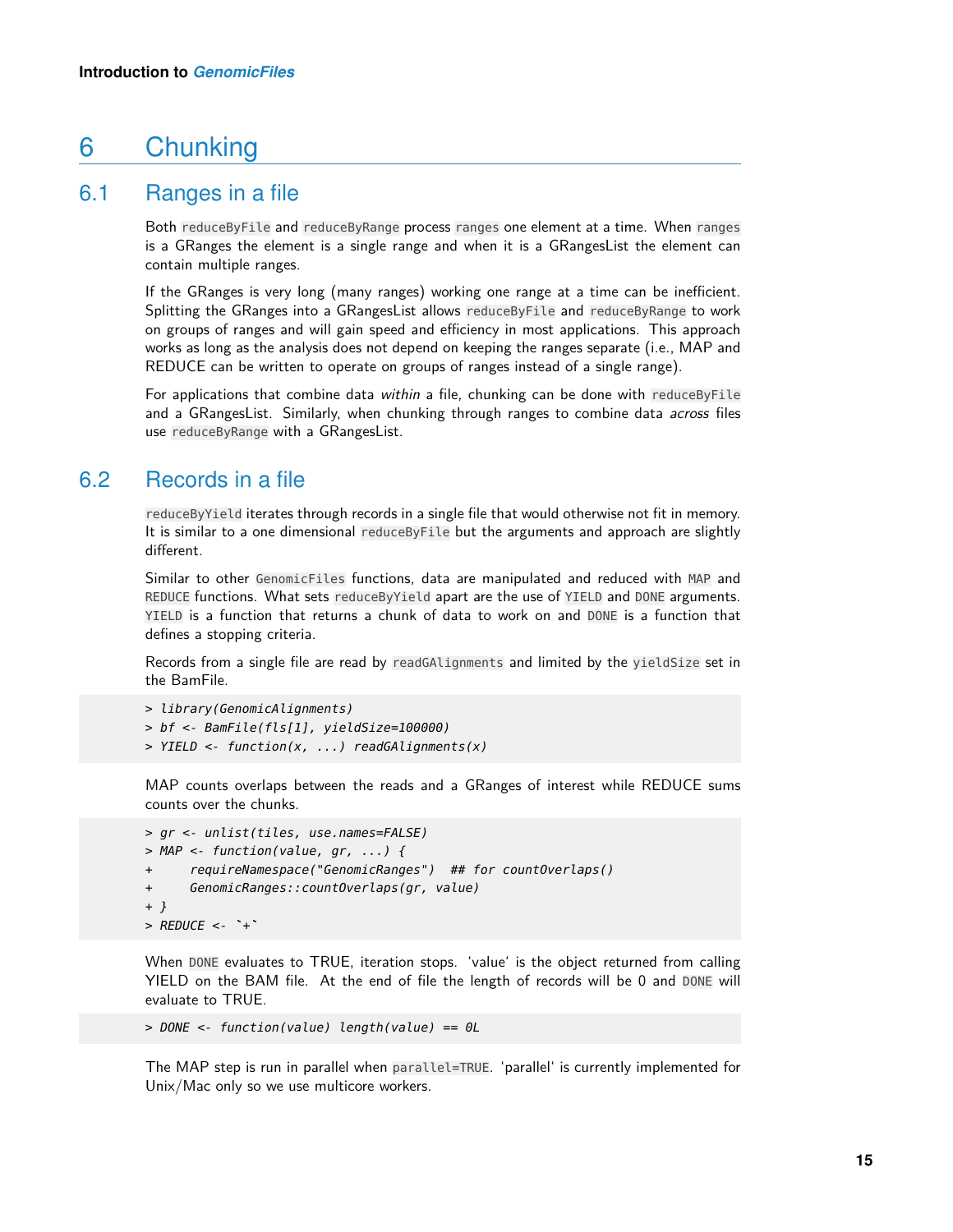register(MulticoreParam(3)) > reduceByYield(bf, YIELD, MAP, REDUCE, DONE, gr=gr, parallel=TRUE)  $[1]$ ] [1] 21465 163154 75498 212593 327785

Taking this one step further, we can use bplapply to distribute files to workers and call reduceByYield on each file. If adequate resources are available this example could have 2 levels of parallel dispatch, one at the file level (bplapply) and one at the MAP level (re duceByYield(..., parallel=TRUE). This example takes the conservative approach and runs reduceByYield in serial on each worker.

The function 'FUN' will be run on each worker.

```
> FUN <- function(file, gr, YIELD, MAP, REDUCE, tiles, ...) {
+ requireNamespace("GenomicAlignments") ## for BamFile, readGAlignments()
+ requireNamespace("GenomicFiles") ## for reduceByYield()
+ gr <- unlist(tiles, use.names=FALSE)
+ bf <- Rsamtools::BamFile(file, yieldSize=100000)
+ YIELD <- function(x, ...) GenomicAlignments::readGAlignments(x)
+ MAP <- function(value, gr, ...) {
+ requireNamespace("GenomicRanges") ## for countOverlaps()
+ GenomicRanges::countOverlaps(gr, value)
+ }
+ REDUCE \leq - ++ GenomicFiles::reduceByYield(bf, YIELD, MAP, REDUCE, gr=gr, parallel=FALSE)
+ }
```
bplapply distributes the files to workers. Each worker uses reduceByYield to iteratively count and reduce overlaps in a BAM file.

```
> bplapply(fls, FUN, gr=gr, YIELD=YIELD, MAP=MAP, REDUCE=REDUCE, tiles=tiles)
$ERR127306
[1] 21465 163154 75498 212593 327785
$ERR127307
[1] 23544 181551 91702 236845 341670
$ERR127308
[1] 23236 178270 84027 234735 355353
$ERR127309
[1] 20890 160804 82120 208961 305701
$ERR127302
[1] 20636 140052 89834 208824 283432
$ERR127303
[1] 22198 149809 106987 226217 281000
$ERR127304
[1] 25718 150984 94198 223797 316043
$ERR127305
[1] 25646 145655 79854 219333 327909
```